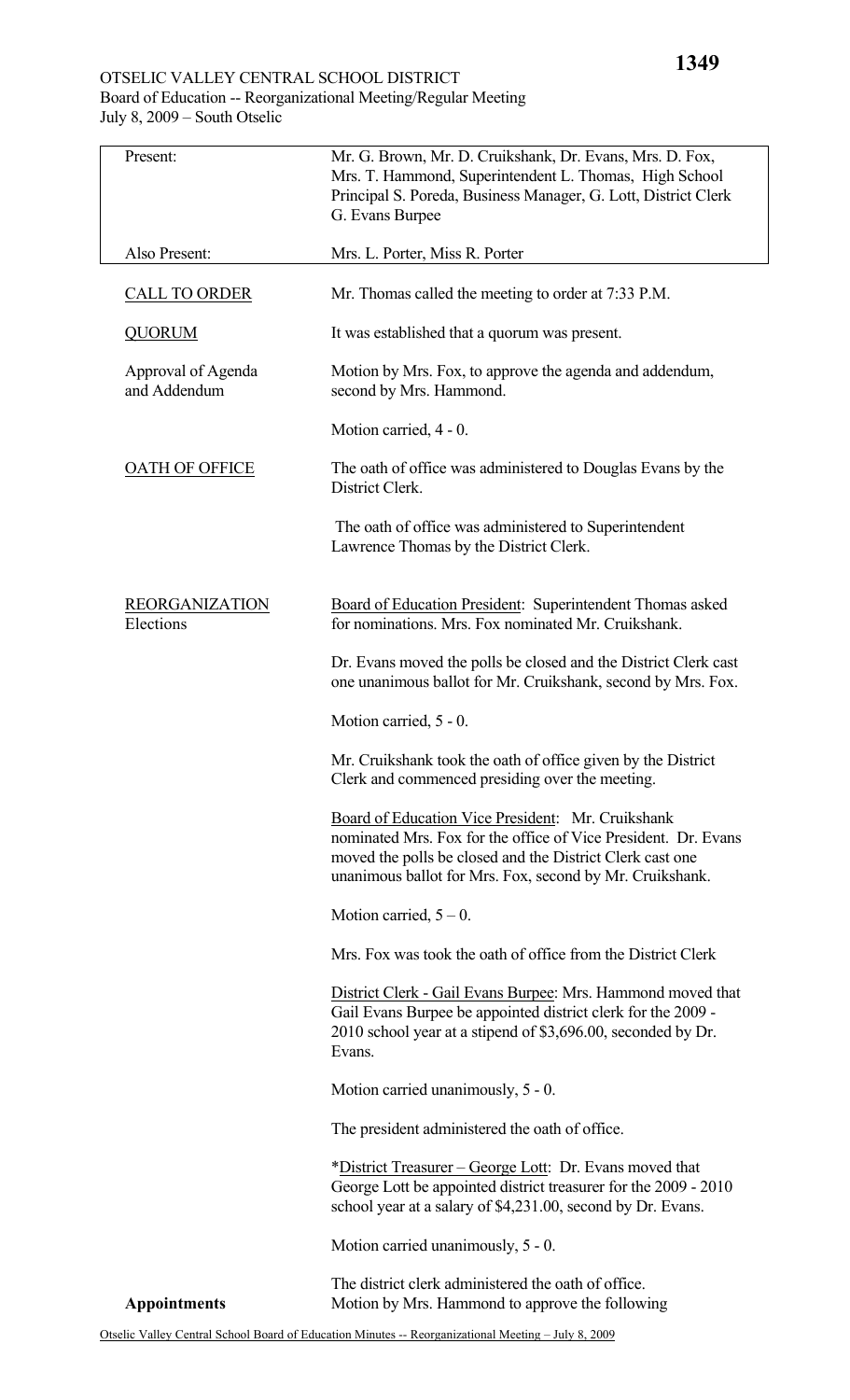**1350**

appointments, second by Mrs. Fox:

- 1. \*Deputy District Treasurer: Jan Wentworth
- 2. *\**District Tax Collector: NBT Bank at a stipend of \$2,500.00
- 3. \*Internal Claims Auditor: Robin Neal at a stipend of \$9.00 an hour plus mileage \*The District has Public Employees Dishonesty Coverage on the above officers; the Central Treasurer for Extraclassroom Activity Accounts is also covered.
- 4. School Physician:
- 5. School Attorney: Matthew R. Fletcher \$180.00/hour; \$55.00/hour paralegal services; \$.55/mileage reimbursement; copying, etc at an additional 10% surcharge; other disbursements billed at cost Susan Johns - \$185.00/hour plus disbursements
- 6. Central Treasurer for Extraclassroom Activity Accounts: Kai Loomis
- 7. Extraclassroom Activity Accounts Auditors: Lawrence Thomas, Superintendent of Schools; George Lott, District Treasurer
- 8. Attendance Officers: Elementary Nurse; Junior- Senior High School - Nurse
- 9. Independent Auditor: Ciaschi, Dietershagen, Little, Mickelson (General Purpose Financial Statement and Federal Compliance Audit) - at a stipend of \$18,000.00
- 10. Records Access Officer: George Lott
- 11. Records Management Officer: Gail Evans Burpee
- 12. Asbestos Designee: Kevin Springer

| 12. | ASDESIOS DESIGNEE. NEVIII SPIIIIGEI        |                                                    |  |  |
|-----|--------------------------------------------|----------------------------------------------------|--|--|
| 13. | Committee on Preschool Special Education:  |                                                    |  |  |
|     | <b>Theresa Yantz</b>                       | Psychologist                                       |  |  |
|     | Judy Morgan                                | Parent Member                                      |  |  |
|     | Jill Sawyer                                | Parent Member                                      |  |  |
|     | Erica LaBuz                                | Chenango County                                    |  |  |
|     |                                            | Representative                                     |  |  |
|     | Maureen Dunn                               | <b>Madison County</b>                              |  |  |
|     |                                            | Representative                                     |  |  |
|     | Nancy Gallaher                             | C.P.S.E. Chairperson                               |  |  |
|     | Lacey Eaves                                | C.P.S.E. Co-chairperson                            |  |  |
| 14. | Committee on Special Education:            |                                                    |  |  |
|     | <b>Theresa Yantz</b>                       | Psychologist                                       |  |  |
|     | Judy Morgan                                | Parent Member                                      |  |  |
|     | <b>Jill Sawyer</b>                         | Parent Member                                      |  |  |
|     |                                            | School Physician                                   |  |  |
|     | Pamela Adams                               | Special Education                                  |  |  |
|     |                                            | Teacher                                            |  |  |
|     | Ellen Fairbank                             | <b>Special Education</b>                           |  |  |
|     |                                            | Teacher                                            |  |  |
|     | Sarah Eschen                               | <b>Special Education</b>                           |  |  |
|     |                                            | Teacher                                            |  |  |
|     | Diane Slocum                               | <b>Special Education</b>                           |  |  |
|     |                                            | Teacher                                            |  |  |
|     | Lacey Eaves                                | Chairperson                                        |  |  |
|     | Nancy Gallaher                             | Co-Chairperson                                     |  |  |
|     | <b>Scott Poreda</b>                        | High School Principal                              |  |  |
| 15. | 504 Officer:                               | Nancy Gallaher                                     |  |  |
|     | 504 Co-Officer:                            | Lacey Eaves                                        |  |  |
| 16. |                                            | Designee to Board of Directors, Delaware-Chenango- |  |  |
|     |                                            | Madison-Otsego BOCES Health Consortium:            |  |  |
|     | Lawrence Thomas, Superintendent of Schools |                                                    |  |  |

17. Alternate Designee to Board of Directors, Delaware-Chenango-Madison-Otsego BOCES Health Consortium: George Lott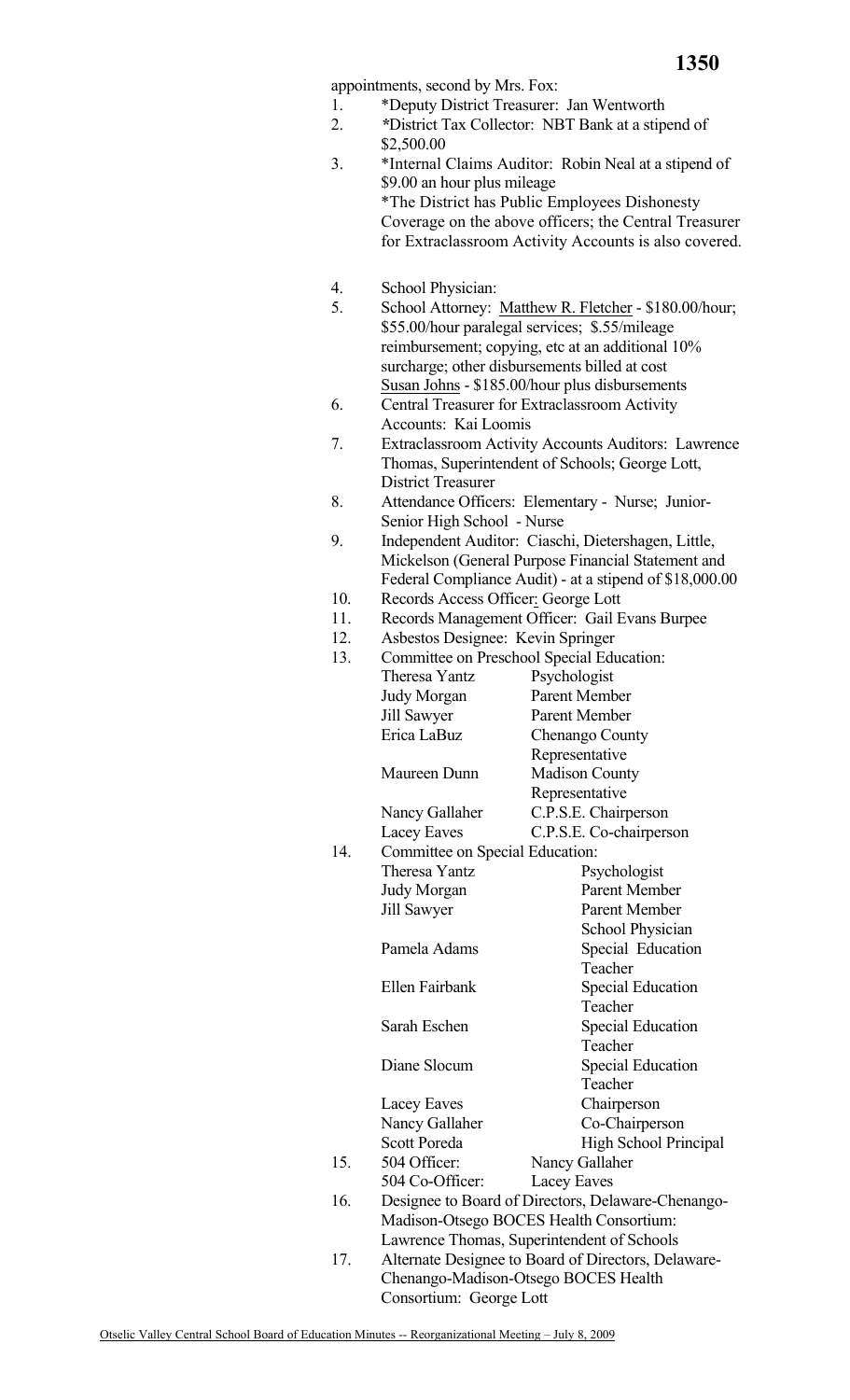Motion carried, 5 - 0.

Motion by Mrs. Fox, to approve the following designations, second by Mr. Brown:

## **Designations**

- 1. Official Bank Depository for All District Funds: NBT Bank, South Otselic office; JP Morgan Chase Bank, **Binghamton**
- 2. Board of Education Meeting Dates, Time and Location: as attached, at 7:30 p.m. at alternating sites
- 3. Official Newspapers: The Evening Sun, The Mid- York Weekly
- 4. Payroll Calendar: Commencing with the July 10, 2009 check, bi-weekly
- 5. Mileage Rate: Federal I.R.S. rate for mileage reimbursement
- 6. Copying Rate: \$.10 per page
- *7.* Date of Tax Warrant: September 1, 2009
- 8. Annual BOCES Administrative Budget Vote and Board Member Election: April 28, 2010

Motion carried,  $5 - 0$ .

Motion by Dr. Evans to approve the following authorizations, second by Mrs. Hammond:

- 1. Purchasing Agent: Lawrence Thomas, Superintendent of Schools
- 2. Insurance Consultant: Dennis Mirabito, Craine & Mirabito, Sherburne, N.Y.
- 3. Payroll Certification: Lawrence Thomas, Superintendent of Schools
- 4. Authorization of Attendance of Board Members at Conventions, Workshops, Conferences, and Memberships: Attendance authorized, with expenses.
- 5. Establishment of Petty Cash Fund: \$100.00 at the District Office. Lawrence Thomas, Superintendent of Schools, responsible
- 6. Petty Cash Change Fund for Admissions: George Lott, District Treasurer - \$50.00
- 7. Petty Cash Change Fund for Cafeteria: George Lott, District Treasurer - \$50.00
- 8. Designation of Authorized Signatures on Checks: George Lott, District Treasurer; Jan Wentworth, Deputy District Treasurer
- 9. Budget Transfers: Lawrence Thomas, Superintendent of Schools
- 10. Authorization to Apply for Grants in Aid (State and Federal): Lawrence Thomas, Superintendent of Schools
- 11. Preparing Bids: George Lott
- 12. Career and Technical Education Advisory Council: Delaware-Chenango-Madison-Otsego BOCES
- 13. Authorization to prepare Bond/Anticipation Notes: George Lott
- 14. Authorize Staff Development Activities: Lawrence Thomas
- 15. Authorization of Treasurer to invest revenues with the approval of the Superintendent: George Lott
- 16. Authorization of Superintendent to request medical exams: Lawrence Thomas
- 17. HIPPA Privacy Officer Lawrence Thomas

**Authorizations**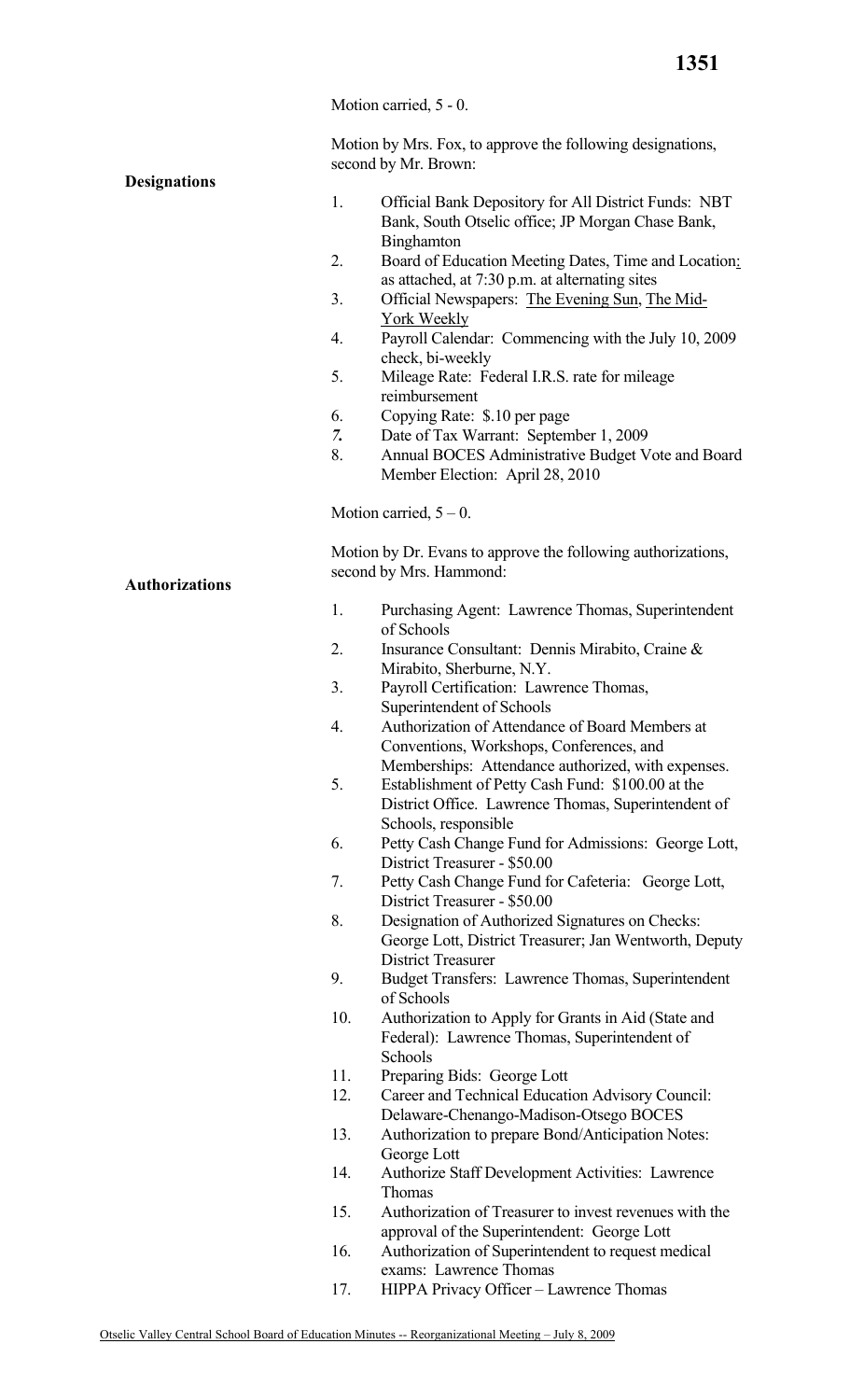|                                                                              | 1352                                                                                                                                                                                                                                                                                                                                                     |
|------------------------------------------------------------------------------|----------------------------------------------------------------------------------------------------------------------------------------------------------------------------------------------------------------------------------------------------------------------------------------------------------------------------------------------------------|
|                                                                              | Motion carried, 5 - 0.                                                                                                                                                                                                                                                                                                                                   |
| <b>Policy Review and</b><br><b>Readoptions</b>                               | This meeting constitutes the annual review of the following<br>policies:<br>Investment Policy - #5220<br>Purchasing Policy - #5410<br>District Safety Plan - #5681                                                                                                                                                                                       |
|                                                                              | Motion by Mr. Brown, to readopt all policies in effect during<br>the previous year, second by Dr. Evans.                                                                                                                                                                                                                                                 |
|                                                                              | Motion carried, 5 - 0.                                                                                                                                                                                                                                                                                                                                   |
| <b>Miscellaneous</b><br><b>Appointments</b>                                  | Dr. Evans moved to appoint the following:                                                                                                                                                                                                                                                                                                                |
|                                                                              | Chenango County School Boards Representative: Dale Fox<br>Legislative Liaison: Terri Hammond                                                                                                                                                                                                                                                             |
|                                                                              | Second by Mr. Brown.                                                                                                                                                                                                                                                                                                                                     |
|                                                                              | Motion carried, 5 - 0.                                                                                                                                                                                                                                                                                                                                   |
| <b>ROUTINE MATTERS</b><br>Approval on Minutes of<br><b>Previous Meetings</b> | Motion by Dr. Evans, second by Mrs. Hammond, to approve the<br>minutes of the June 10, 2008 meeting.                                                                                                                                                                                                                                                     |
|                                                                              | Motion carried, 5 - 0.                                                                                                                                                                                                                                                                                                                                   |
| <b>Financial Reports</b><br>$(FY'09/10 - #1)$                                | The treasurer's report and a year end extra-curricular account report<br>were distributed.                                                                                                                                                                                                                                                               |
| Correspondence                                                               | None at this time.                                                                                                                                                                                                                                                                                                                                       |
| PUBLIC COMMENT                                                               | Mrs. Porter complemented the Board on a good year and<br>all they accomplished. Several Board members<br>commented on the building project.                                                                                                                                                                                                              |
| <b>REPORTS</b>                                                               |                                                                                                                                                                                                                                                                                                                                                          |
| Superintendent's<br>$(FY'08/09 - #3)$                                        | Mr. Thomas reported on the following items:<br>Maintenance software has been reviewed by Mr. Lott and<br>Mr. Springer. "School Dude" is managed through BT<br>BOCES and it tracks maintenance services.                                                                                                                                                  |
|                                                                              | Transfinder, a bus routing software program has also been<br>$\bullet$<br>reviewed.<br>The use of bus cameras is still being investigated.<br>$\bullet$                                                                                                                                                                                                  |
|                                                                              | Protocols need to be determined.<br>Due to the Delaware-Chenango-Madison-Otsego BOCES<br>$\bullet$<br>capital project, there is a reduction in bus routes for the<br>coming school year.<br>The OVTA Annual Professional Performance Review<br>$\bullet$<br>(APPR) is going well.                                                                        |
|                                                                              | The entire custodial staff is at the elementary campus at<br>$\bullet$<br>this time working together to get the building ready for<br>summer school. When that is completed, the entire crew<br>will be at the junior-senior high school readying the<br>building.<br>Intrusion alarms are still being investigated.<br>٠                                |
| Business Manager's<br>$(FY'09/10 - #2)$                                      | Mr. Lott reported on the following items:<br>Explanation of the three transfer of funds resolutions, two<br>of which will be voted at the end of the meeting. One is<br>to transfer \$250,278.00 to the capital reserve fund and<br>second is to transfer \$50,000.00 to the Liability Reserve<br>fund for our portion of the Delaware-Chenango-Madison- |

Otsego BOCES capital project. The third resolution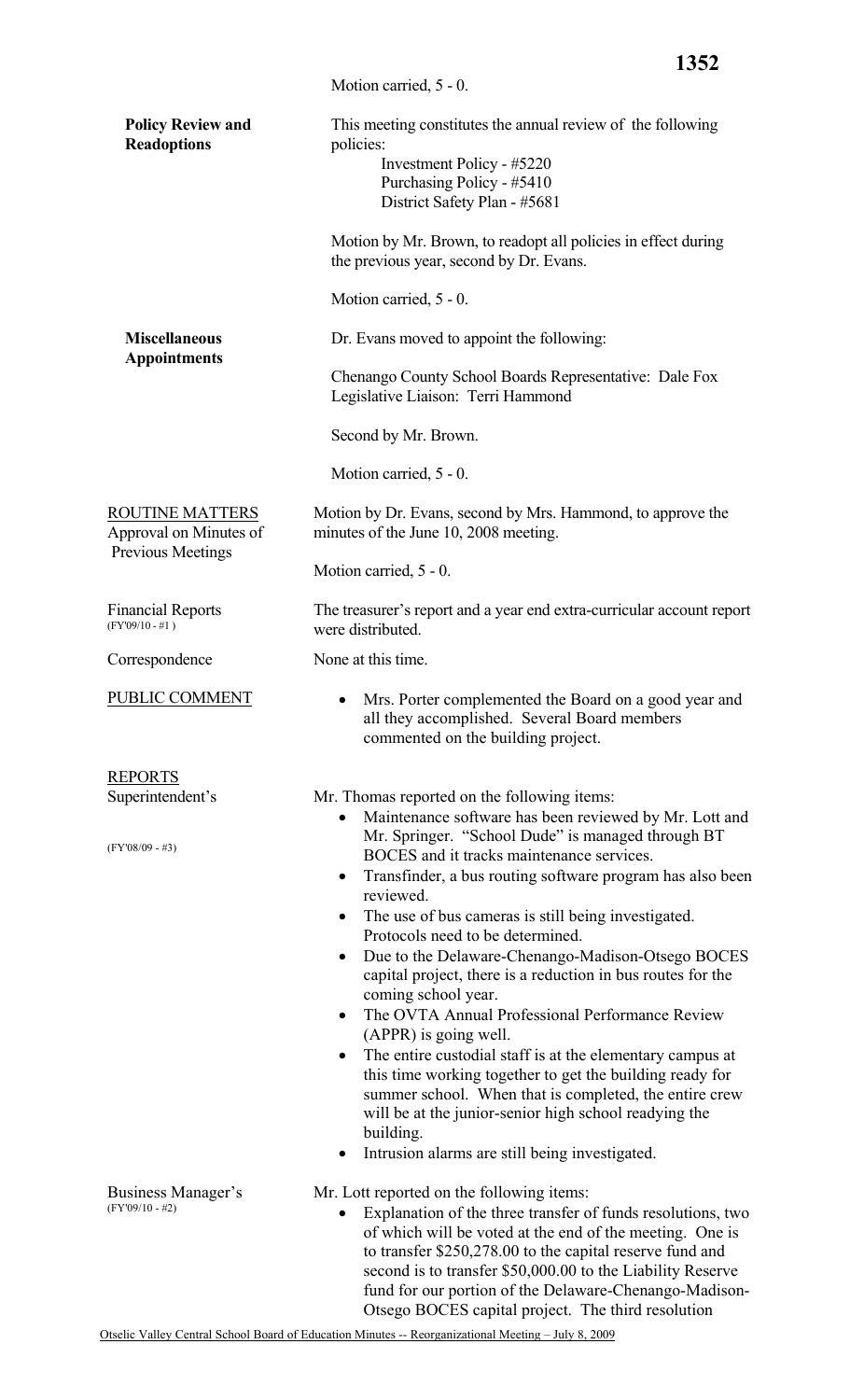| $(FY'09/10 - #3)$                                                                                         | discussed will be voted on at the August meeting, is for<br>the creation of an Employee Retirement System reserve<br>fund due to the increasing contributions to the New York<br>State Employees Retirement System.<br>There are several books and computers to be discarded. It<br>$\bullet$<br>was the consensus of the Board to declare them surplus<br>and dispose of them as appropriate.<br>The end of the year audit will be conducted during the<br>$\bullet$<br>week of July 13, 2009. |  |  |
|-----------------------------------------------------------------------------------------------------------|-------------------------------------------------------------------------------------------------------------------------------------------------------------------------------------------------------------------------------------------------------------------------------------------------------------------------------------------------------------------------------------------------------------------------------------------------------------------------------------------------|--|--|
| Elementary Principal's                                                                                    | Mr. Thomas reported that he has received an elementary teacher<br>candidate recommendation, but has yet to meet with this person.                                                                                                                                                                                                                                                                                                                                                               |  |  |
| High School Principal's                                                                                   | Mr. Poreda reported on the following items:<br>Distribution of the latest Regents exam results<br>Summer curriculum projects have begun. There will be a<br>$\bullet$<br>computer science course offered and hopefully will able<br>to be considered as a third science course.<br>A person has been selected to fill the LTA position.                                                                                                                                                         |  |  |
| Board Member's<br>$(FY'09/10 - #4)$                                                                       | The following topics were discussed:<br>Board retreat on July 18, 2009 at 8:00 AM.<br>Mr. Thomas distributed a calendar of Board meetings<br>$\bullet$<br>with proposed topics to be reviewed at each meeting.                                                                                                                                                                                                                                                                                  |  |  |
| <b>UNFINISHED BUSINESS</b><br>Policy Manual - Third<br>Reading and Adoption - Cell<br>Phone Policy, #7361 | This meeting constitutes the third reading of Cell Phone Policy,<br>#7361, of the Otselic Valley Central School Policy Manual.                                                                                                                                                                                                                                                                                                                                                                  |  |  |
|                                                                                                           | Motion by Mrs. Fox, upon the recommendation of the<br>Superintendent of Schools, to adopt the Cell Phone Policy, #7361,<br>of the Otselic Valley Central School Policy Manual. Second by<br>Mrs. Hammond.                                                                                                                                                                                                                                                                                       |  |  |
|                                                                                                           | Motion carried, 5 - 0.                                                                                                                                                                                                                                                                                                                                                                                                                                                                          |  |  |
| <b>NEW BUSINESS</b><br>Personnel<br>Recommendations                                                       |                                                                                                                                                                                                                                                                                                                                                                                                                                                                                                 |  |  |
| John Decker – Marching<br><b>Band Director</b>                                                            | Motion by Mrs. Fox, upon the recommendation of the<br>Superintendent of Schools, to retroactively appoint John Decker<br>as the marching band director for the 2008-2009 school year, at a<br>stipend of \$2,323.75. Second by Dr. Evans.                                                                                                                                                                                                                                                       |  |  |
|                                                                                                           | Motion carried, 5 - 0.                                                                                                                                                                                                                                                                                                                                                                                                                                                                          |  |  |
| Lori Youngs - Elementary<br><b>Spring Musical Director</b>                                                | Motion by Dr. Evans, upon the recommendation of the<br>Superintendent of Schools, to retroactively appoint Lori Youngs<br>as an elementary spring musical director for the 2008-2009<br>school year, at a stipend of \$585.75. Second by Mrs. Hammond.                                                                                                                                                                                                                                          |  |  |
|                                                                                                           | Motion carried, 5 - 0.                                                                                                                                                                                                                                                                                                                                                                                                                                                                          |  |  |
| Teresa Taylor                                                                                             | Motion by Mrs. Fox, upon the recommendation of the<br>Superintendent of Schools, to appoint Teresa Taylor as a summer<br>bus aide to Delaware-Chenango-Madison-Otsego BOCES,<br>effective July 6, 2009 through August 14, 2009, at a stipend of<br>\$9.09 per hour. Second by Mrs. Hammond.<br>Motion carried, 5 - 0.                                                                                                                                                                           |  |  |
| James Hegedus - Custodial<br>Worker                                                                       | Tabled at this time.                                                                                                                                                                                                                                                                                                                                                                                                                                                                            |  |  |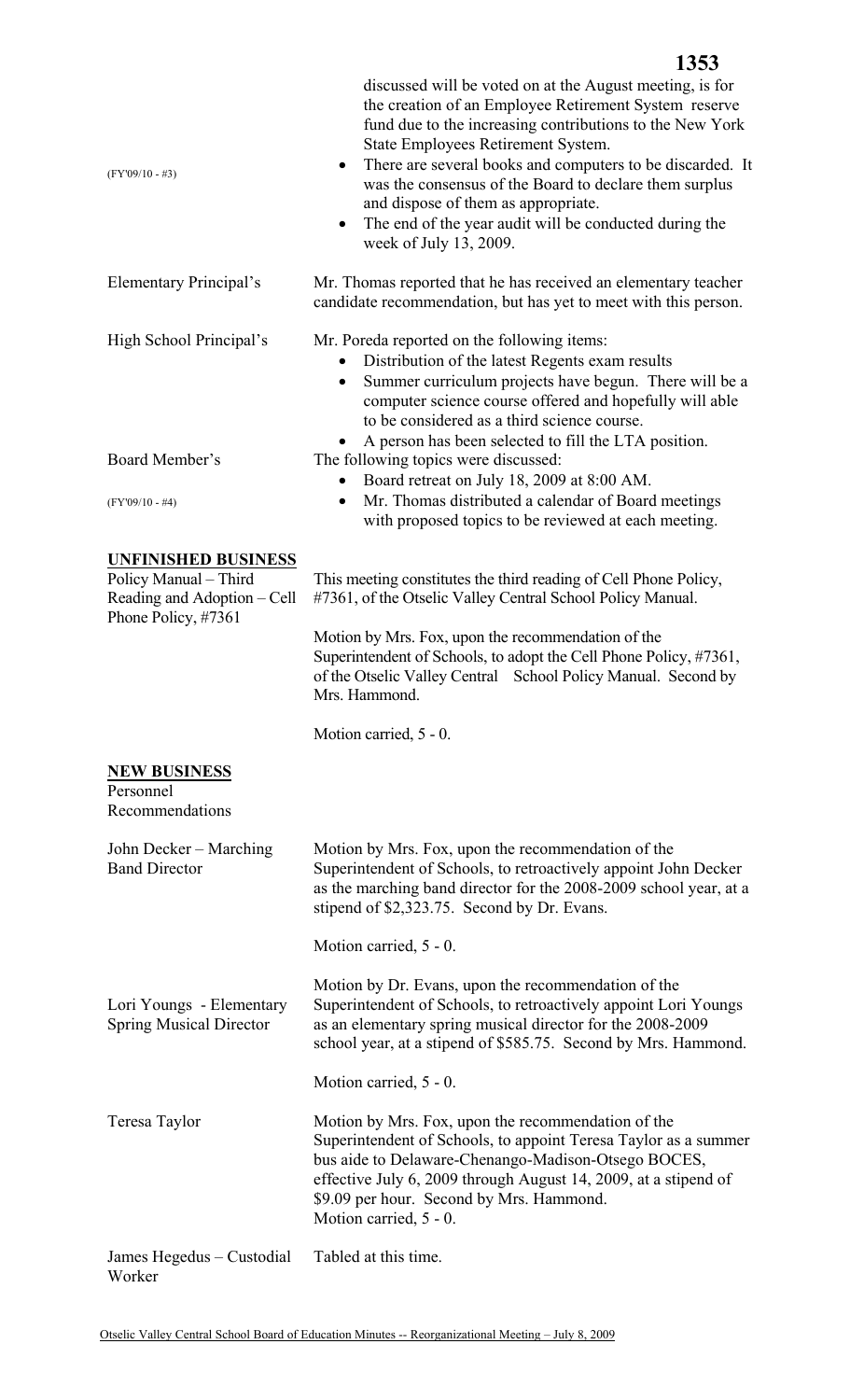Motion by Dr. Evans, upon the recommendation of the Superintendent of Schools, to approve the following personnel recommendations:

| Lindsey Eaton           | Three year<br>probationary<br>appointment as a<br>licensed teaching<br>assistant at a salary of<br>\$17,379.50 | Retroactive to<br>September 2, 2008<br>through<br>September 1, 2011 |
|-------------------------|----------------------------------------------------------------------------------------------------------------|---------------------------------------------------------------------|
| Pamela Ross             | (Step 3)<br>Appointment as the<br>National Honor<br>Society co-advisor for<br>the 2009-2010 school             | At a stipend of<br>\$101.50 plus<br>experience of \$10.15           |
| Pamela Ross             | year a<br>Appointment as the<br>National Junior Honor<br>Society co-advisor for<br>the 2009-2010 school        | At a stipend of<br>\$101.50 plus<br>experience of \$10.15           |
| <b>Susan Phillips</b>   | year<br>Appointment as a<br><b>Summer School</b><br>Teacher, effective<br>August 3, 2009 -<br>August 14, 2009  | At a stipend of<br>\$1,640.00                                       |
| <b>Matthew Williams</b> | Appointment as a<br><b>Summer School</b><br>Teacher, effective<br>August 3, 2009 –<br>August 14, 2009          | At a stipend of<br>\$1,640.00                                       |
| Deborah Jeanblanc       | Appointment as a<br><b>Summer School</b><br>Teacher, effective<br>August 3, 2009 –<br>August 14, 2009          | At a stipend of<br>\$1,640.00                                       |
| Jaime Davis             | Appointment as a<br><b>Summer School</b><br>Teacher, effective<br>August 3, 2009 -<br><b>August 14, 2009</b>   | At a stipend of<br>\$1,640.00                                       |
| Colleen English         | Appointment as the<br>summer school<br>nurse August 3,<br>2009 – August 14,<br>2009                            | At a stipend of<br>\$692.00                                         |
| Elizabeth MacLean       | Appointment as a<br><b>Summer School</b><br>Speech Pathologist,<br>August 3, 2009 –<br><b>August 14, 2009</b>  | At a stipend of<br>\$1,640.00                                       |
| Kellie Bishop           | Appointment as a<br>summer school 1:1<br>aide, August 3, 2009<br>- August 14, 2009                             | At a stipend of<br>\$396.00                                         |

Second by Mrs. Hammond.

Motion carried, 5 - 0.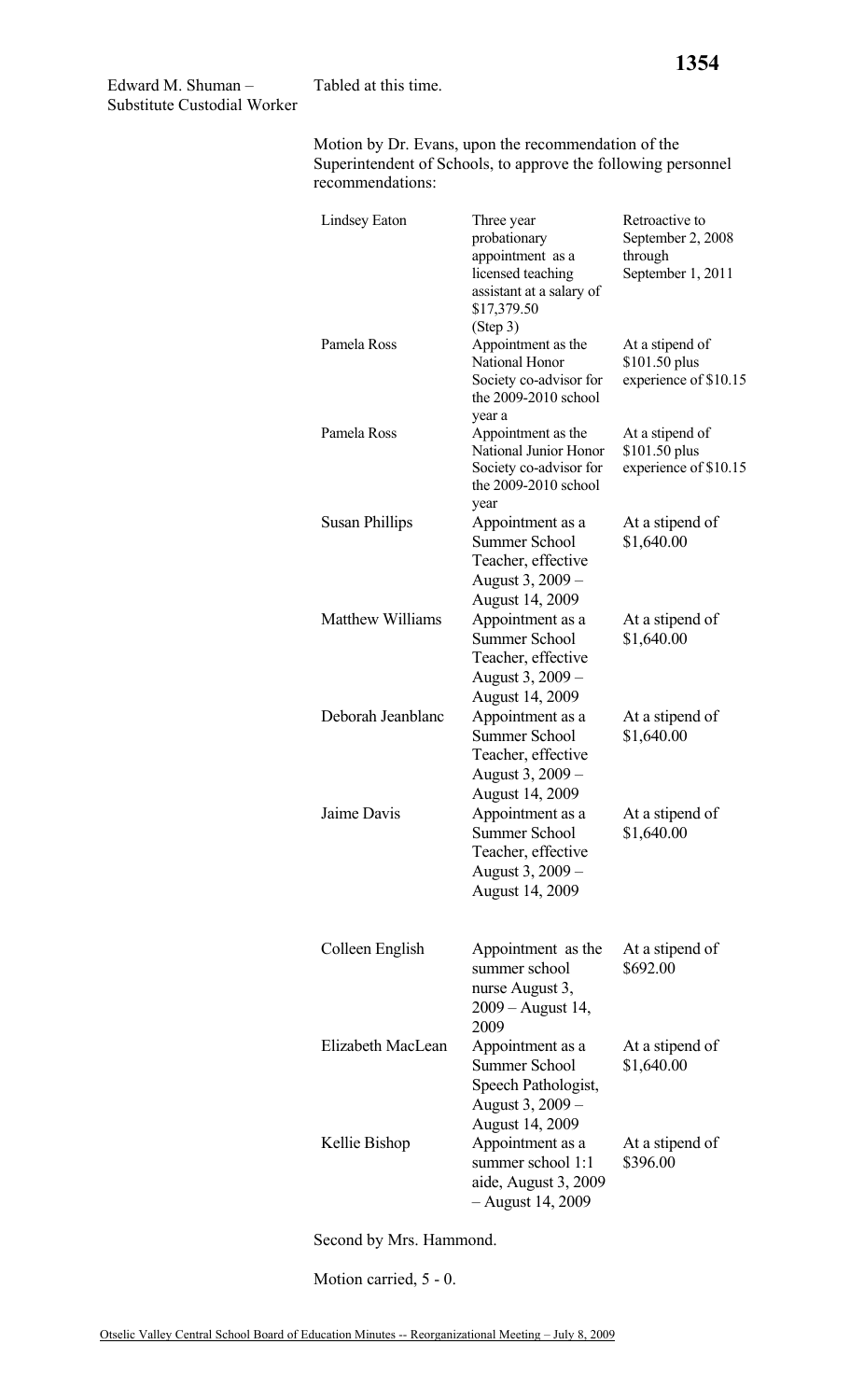Motion by Mrs. Fox, upon the recommendation of the Superintendent of Schools, to approve the following extra curricular appointments for the 2009-2010 school year:

| Sally Bucalo            | Appointment as the<br>junior student<br>council advisor for<br>the 2009-2010                                     | At a stipend of<br>\$454.00 plus<br>experience of<br>\$340.50 |
|-------------------------|------------------------------------------------------------------------------------------------------------------|---------------------------------------------------------------|
| Jennifer George         | school year<br>Appointment as the<br>National Honor<br>Society co-advisor<br>for the 2009-2010                   | At a stipend of<br>$$101.50$ plus<br>experience of<br>\$10.15 |
| Jennifer George         | school year<br>Appointment as the<br>National Junior<br>Honor Society co-<br>advisor for the<br>2009-2010 school | At a stipend of<br>$$101.50$ plus<br>experience of<br>\$10.15 |
| Mary Helen Blake        | year<br>Appointment as the<br>Student Council co-<br>advisor for the<br>2009-2010 school<br>year                 | At a stipend of<br>\$227.00 plus<br>experience of<br>\$158.90 |
| Michael Foor-<br>Pessin | Appointment as the<br>Student Council co-<br>advisor for the<br>2009-2010 school<br>year                         | At a stipend of<br>\$227.00 plus<br>experience of<br>\$102.15 |
| Patricia Graham         | Appointment as the<br><b>Biology Club</b><br>advisor for the<br>2009-2010 school                                 | At a stipend of<br>\$203.00 plus<br>experience of<br>\$81.20  |
| <b>Susan LeBlanc</b>    | year<br>Appointment as the<br><b>High School Book</b><br>Club advisor for the<br>2009-2010 school                | At a stipend of<br>\$203.00 plus<br>experience of<br>\$10.15  |
| Patricia Graham         | year<br>Appointment as an<br>Envirothon advisor<br>for the 2009-2010                                             | At a stipend of<br>\$203.00 plus<br>experience of<br>\$81.20  |
| Elizabeth Robinson      | school year<br>Appointment as an<br>Envirothon advisor<br>for the 2009-2010<br>school year                       | At a stipend of<br>\$203.00 plus<br>experience of<br>\$81.20  |
| Sally Bucalo            | Appointment as an<br>Elementary<br>Newspaper advisor<br>for the 2009-2010<br>school year                         | At a stipend of<br>\$506.00 plus<br>experience of<br>\$101.20 |
| Jude Smith              | Appointment as an<br>Elementary<br>Newspaper advisor<br>for the 2009-2010<br>school year                         | At a stipend of<br>\$506.00 plus<br>experience of<br>\$25.30  |
| Patricia Graham         | Appointment as the<br>Ski Club advisor for<br>the 2009-2010<br>school year                                       | At a stipend of<br>\$862.00 plus<br>experience of<br>\$646.50 |
| Winifred Sortman        | Appointment as the<br>Cast Director of the                                                                       | At a stipend of<br>\$1,569.00                                 |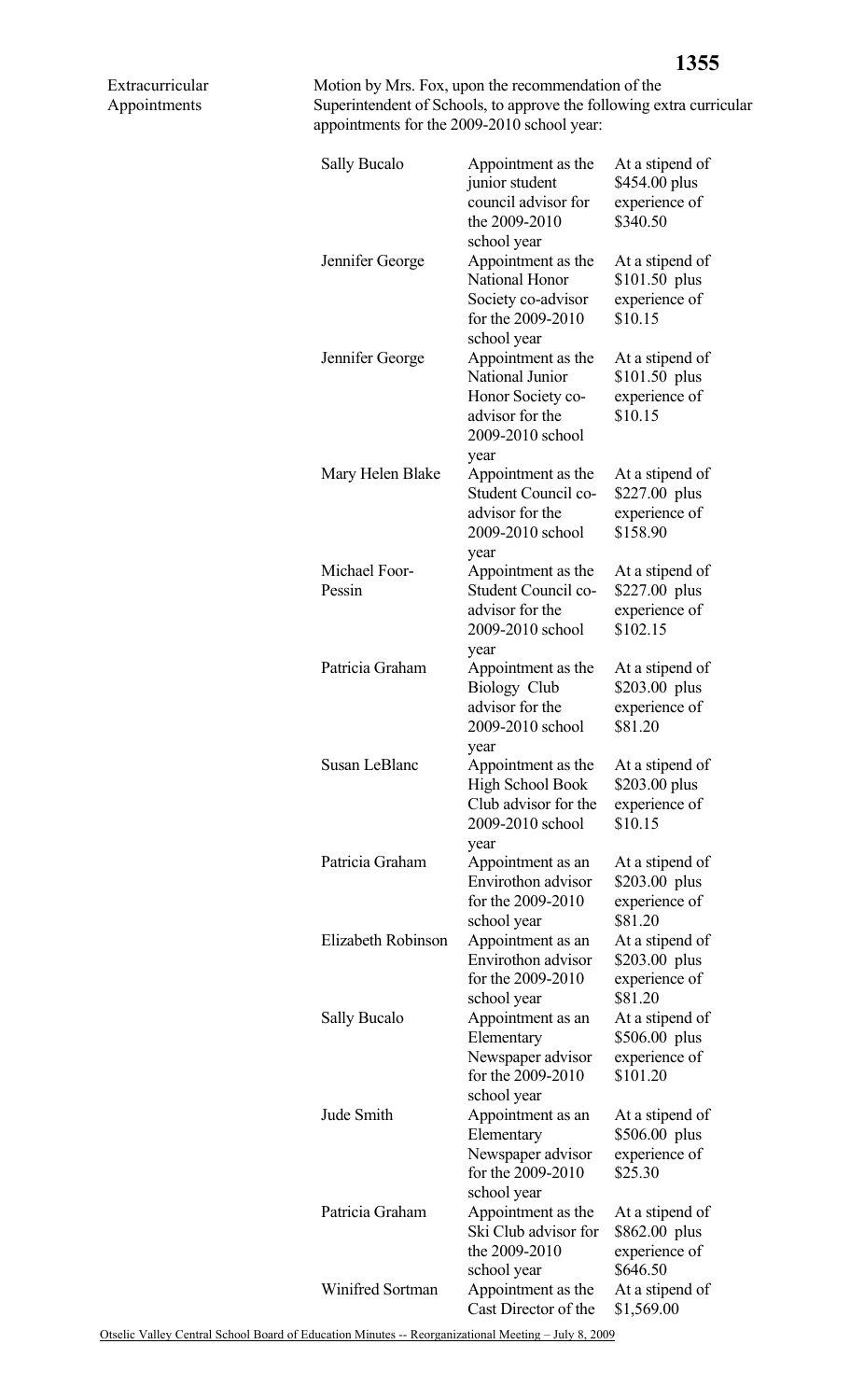|                         | Spring Musical for<br>the 2009-2010<br>school year                                                                                                              |                                                                 |
|-------------------------|-----------------------------------------------------------------------------------------------------------------------------------------------------------------|-----------------------------------------------------------------|
| <b>Winifred Sortman</b> | Appointment as the<br>Music Director of<br>the Spring Musical<br>for the 2009-2010                                                                              | At a stipend of<br>\$1,569.00 plus<br>experience of<br>\$470.70 |
| Winifred Sortman        | school year<br>Appointment as the<br>Music Director of<br>the Elementary<br>Spring Musical for                                                                  | At a stipend of<br>\$554.00 plus<br>experience of<br>\$55.40    |
| Lori Youngs             | the 2009-2010<br>school year<br>Appointment as the<br>Cast Director of the<br><b>Elementary Spring</b><br>Musical for the<br>2009-2010 school                   | At a stipend of<br>\$554.00 plus<br>experience of<br>\$110.80   |
| Mary Helen Blake        | year<br>Appointment as the<br><b>Stage Craft Director</b><br>of the Elementary<br>Spring Musical for<br>the 2009-2010                                           | At a stipend of<br>\$554.00 plus<br>experience of<br>\$83.10    |
| Julie Hammer            | school year<br>Appointment as the<br><b>Elementary Web</b><br>Class advisor                                                                                     | At a stipend of<br>\$203.00 plus<br>experience of<br>\$30.45    |
| Julie Hammer            | Appointment as<br>head teacher at the<br>elementary school<br>for the 2009-2010<br>school year                                                                  | At a stipend of<br>\$750.00                                     |
| Elizabeth MacLean       | Appointment as the<br>Elementary<br>Instructional<br><b>Resource Team</b><br>facilitator for the                                                                | At a stipend of<br>\$41.00 per hour                             |
| Jenny Osowski           | 2009-2010 school<br>year<br>Appointment as the<br>junior-senior high<br>school Instructional<br><b>Resource Team</b><br>facilitator for the<br>2009-2010 school | At a stipend of<br>$$41.00$ per hour                            |
| Julie Hammer            | year<br>Appointment as a<br>computer lab LTA<br>Supervisor for the<br>2009-2010 school                                                                          | At a stipend of<br>$$41.00$ per hour                            |
| Jenny Osowski           | year<br>Appointment as a<br>computer lab LTA<br>Supervisor for the<br>2009-2010 school                                                                          | At a stipend of<br>$$41.00$ per hour                            |
| Roy Marshall            | year<br>Appointment as the<br>modified baseball<br>coach for the 2009-<br>2010 school year                                                                      | At a stipend of<br>$$1,466.00$ plus<br>experience of<br>\$73.30 |
| David Loomis            | Appointment as the                                                                                                                                              | At a stipend of                                                 |

**1356**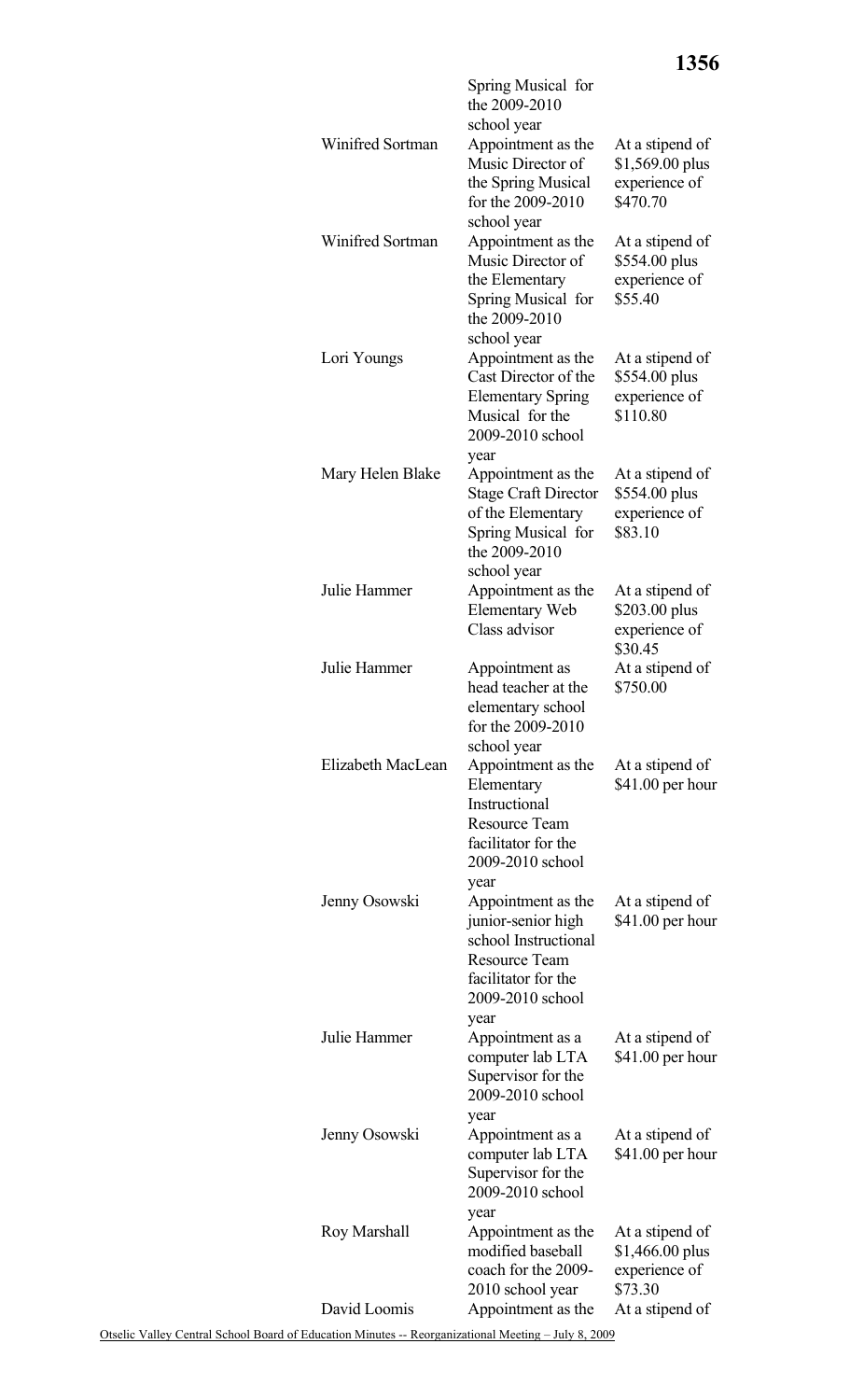|                      |                                              | 1357                                |
|----------------------|----------------------------------------------|-------------------------------------|
|                      | varsity baseball                             | \$1,998.00 plus                     |
|                      | coach for the 2009-                          | experience of                       |
| <b>Justin Barlow</b> | 2010 school year<br>Appointment as the       | \$1,498.50<br>At a stipend of       |
|                      | boys junior varsity                          | \$2,646.00 plus                     |
|                      | basketball coach for                         | experience of                       |
|                      | the 2009-2010                                | \$132.30                            |
|                      | school year                                  |                                     |
| David Loomis         | Appointment as the<br>boys varsity           | At a stipend of<br>\$3,119.00 plus  |
|                      | basketball coach for                         | experience of                       |
|                      | the 2009-2010                                | \$2,339.25                          |
|                      | school year                                  |                                     |
| Roy Marshall         | Appointment as the                           | At a stipend of                     |
|                      | boys modified<br>basketball coach for        | \$1,466.00 plus<br>experience of    |
|                      | the 2009-2010                                | \$219.90                            |
|                      | school year                                  |                                     |
| Sarah Eschen         | Appointment as the                           | At a stipend of                     |
|                      | girls junior varsity<br>basketball coach for | \$2,646.00 plus                     |
|                      | the 2009-2010                                | experience of<br>\$396.90           |
|                      | school year                                  |                                     |
| Eileen               | Appointment as the                           | At a stipend of                     |
| Knickerbocker        | boys modified<br>soccer coach for the        | \$1,466.00 plus                     |
|                      | 2009-2010 school                             | experience of<br>\$1,099.50         |
|                      | year                                         |                                     |
| David Loomis         | Appointment as the                           | At a stipend of                     |
|                      | boys varsity Soccer                          | \$1,998.00 plus                     |
|                      | coach for the 2009-<br>2010 school year      | experience of<br>\$1,498.50         |
| Justin Barlow        | Appointment as the                           | At a stipend of                     |
|                      | girls modified                               | \$1,466.00                          |
|                      | soccer coach for the                         |                                     |
|                      | 2009-2010 school<br>year                     |                                     |
| Kevin Springer       | Appointment as the                           | At a stipend of                     |
|                      | girls varsity soccer                         | \$1,998.00 plus                     |
|                      | coach for the 2009-                          | experience of                       |
| Robin Neal           | 2010 school year<br>Appointment as the       | \$399.60<br>At a stipend of         |
|                      | outdoor scoreboard                           | $$26.00$ per game                   |
|                      | operator for the                             |                                     |
|                      | 2009-2010 school                             |                                     |
| Roy Marshall         | year<br>Appointment as the                   | At a stipend of                     |
|                      | alternate outdoor                            | $$26.00$ per game                   |
|                      | scoreboard operator                          |                                     |
|                      | for the 2009-2010                            |                                     |
| Patricia Graham      | school year<br>Appointment as the            | At a stipend of                     |
|                      | shot clock timer for                         | $$26.00$ per game                   |
|                      | the 2009-2010                                |                                     |
|                      | school year                                  |                                     |
| Roy Marshall         | Appointment as the<br>alternate shot clock   | At a stipend of<br>\$26.00 per game |
|                      | timer for the 2009-                          |                                     |
|                      | 2010 school year                             |                                     |
| Eileen               | Appointment as the                           | At a stipend of                     |
| Knickerbocker        | basketball<br>timekeeper for the             | \$32.00 per game                    |
|                      | 2009-2010 school                             |                                     |
|                      | year                                         |                                     |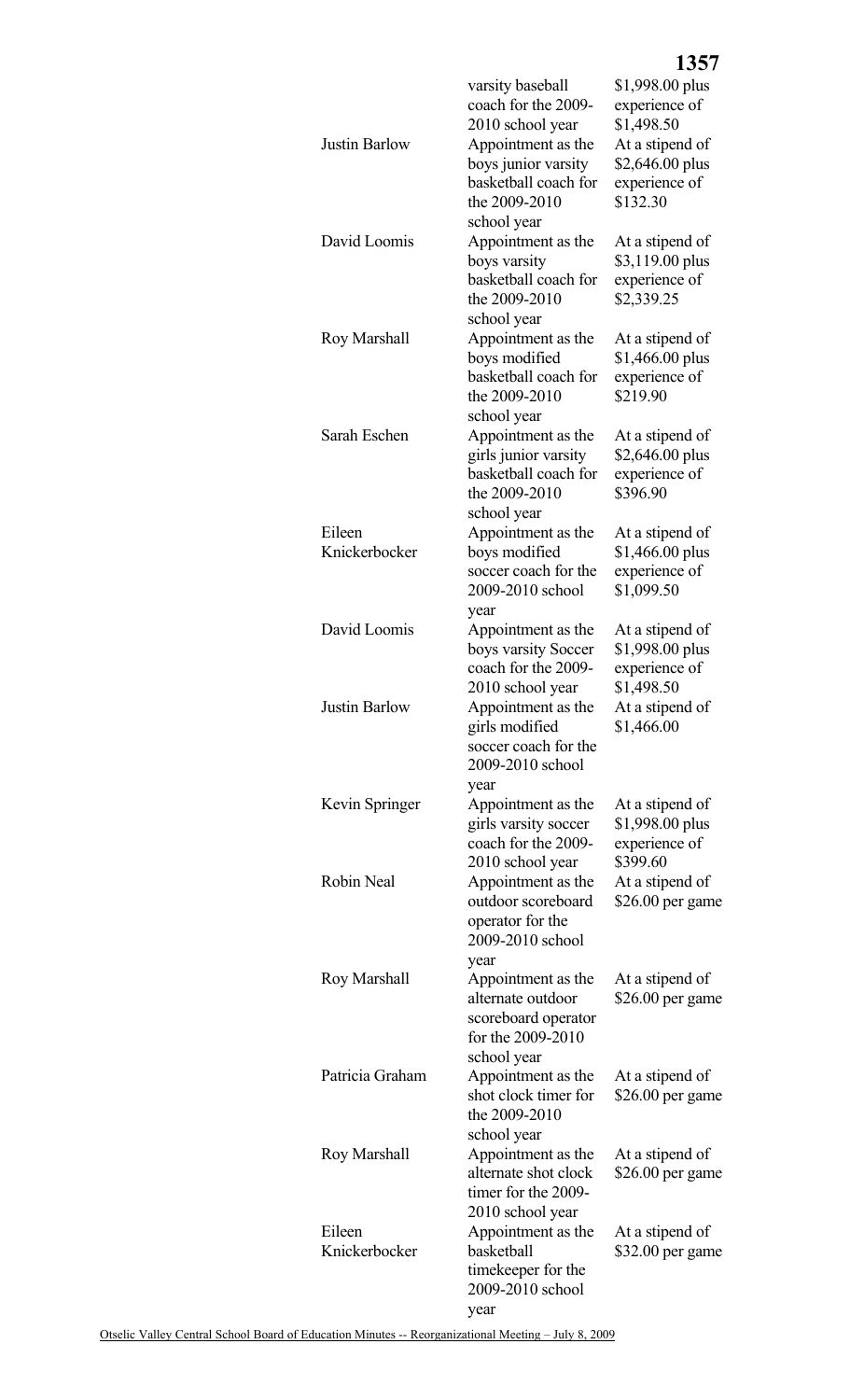|                                                                                 |                                                                                                                                                                                                                                                                         |                                                                                                                                    | 1358                                |
|---------------------------------------------------------------------------------|-------------------------------------------------------------------------------------------------------------------------------------------------------------------------------------------------------------------------------------------------------------------------|------------------------------------------------------------------------------------------------------------------------------------|-------------------------------------|
|                                                                                 | Roy Marshall                                                                                                                                                                                                                                                            | Appointment as the<br>alternate basketball<br>timekeeper for the<br>2009-2010 school<br>year                                       | At a stipend of<br>\$32.00 per game |
|                                                                                 | Robin Neal                                                                                                                                                                                                                                                              | Appointment as the<br>boys Junior Varsity<br>and Varsity<br>basketball<br>scorekeeper for the<br>2009-2010 school                  | At a stipend of<br>\$32.00 per game |
|                                                                                 | Caroline<br>Wentworth                                                                                                                                                                                                                                                   | year<br>Appointment as the<br>girls Junior Varsity<br>and Varsity<br>basketball<br>scorekeeper for the<br>2009-2010 school<br>year | At a stipend of<br>\$32.00 per game |
|                                                                                 | Second by Mrs. Hammond.                                                                                                                                                                                                                                                 |                                                                                                                                    |                                     |
|                                                                                 | Motion carried, 5 - 0.                                                                                                                                                                                                                                                  |                                                                                                                                    |                                     |
| Annual Renewal of the Free<br>and Reduced Lunch and<br><b>Breakfast Program</b> | Motion by Mr. Brown, upon the recommendation of the<br>Superintendent of Schools, to renew the application for the free and<br>reduced lunch and breakfast program for the 2009-2010 school year.<br>Second by Dr. Evans.                                               |                                                                                                                                    |                                     |
|                                                                                 | Motion carried, 5 - 0.                                                                                                                                                                                                                                                  |                                                                                                                                    |                                     |
| Committee on Special<br><b>Education Recommendations</b>                        | Motion by Mr. Brown, to accept the recommendations of the<br>Committee on Special Education for the meetings of June 15, June<br>16, and June 22, 2009. Second by Dr. Evans.                                                                                            |                                                                                                                                    |                                     |
|                                                                                 | Motion carried, 5 - 0.                                                                                                                                                                                                                                                  |                                                                                                                                    |                                     |
| Cooperative Purchasing<br>Resolution                                            | Motion by Dr. Evans, upon the recommendation of the                                                                                                                                                                                                                     | Superintendent of Schools, to adopt the following resolution:                                                                      |                                     |
|                                                                                 | number of public school districts in the Delaware-Chenango-<br>Madison-Otsego BOCES Area in New York, to bid jointly<br>equipment, supplies and contract items, and                                                                                                     | WHEREAS, The Cooperative Purchasing Service is a plan of a                                                                         |                                     |
|                                                                                 | WHEREAS, the Otselic Valley Central School is desirous of<br>participating with other districts in the Delaware-Chenango-<br>Madison-Otsego BOCES in the joint bidding of the items<br>mentioned above as authorized by General Municipal Law, Section<br>$119-0$ , and |                                                                                                                                    |                                     |
|                                                                                 | the Delaware-Chenango-Madison-Otsego BOCES to advertise for<br>bid, accept, tabulate bids and award bids on their behalf; therefore                                                                                                                                     | WHEREAS, the Otselic Valley Central School wishes to appoint                                                                       |                                     |
|                                                                                 | BE IT RESOLVED that the Board of Education of the Otselic<br>Chenango-Madison-Otsego BOCES to represent it an all matters<br>relating above, and                                                                                                                        | Valley Central School listed below hereby appoints the Delaware-                                                                   |                                     |
|                                                                                 | BE IT FURTHER RESOLVED, that the Board of Education of the<br>Otselic Valley Central School authorizes the Delaware-Chenango-<br>Madison-Otsego BOCES to represent it in all matters leading up to                                                                      |                                                                                                                                    |                                     |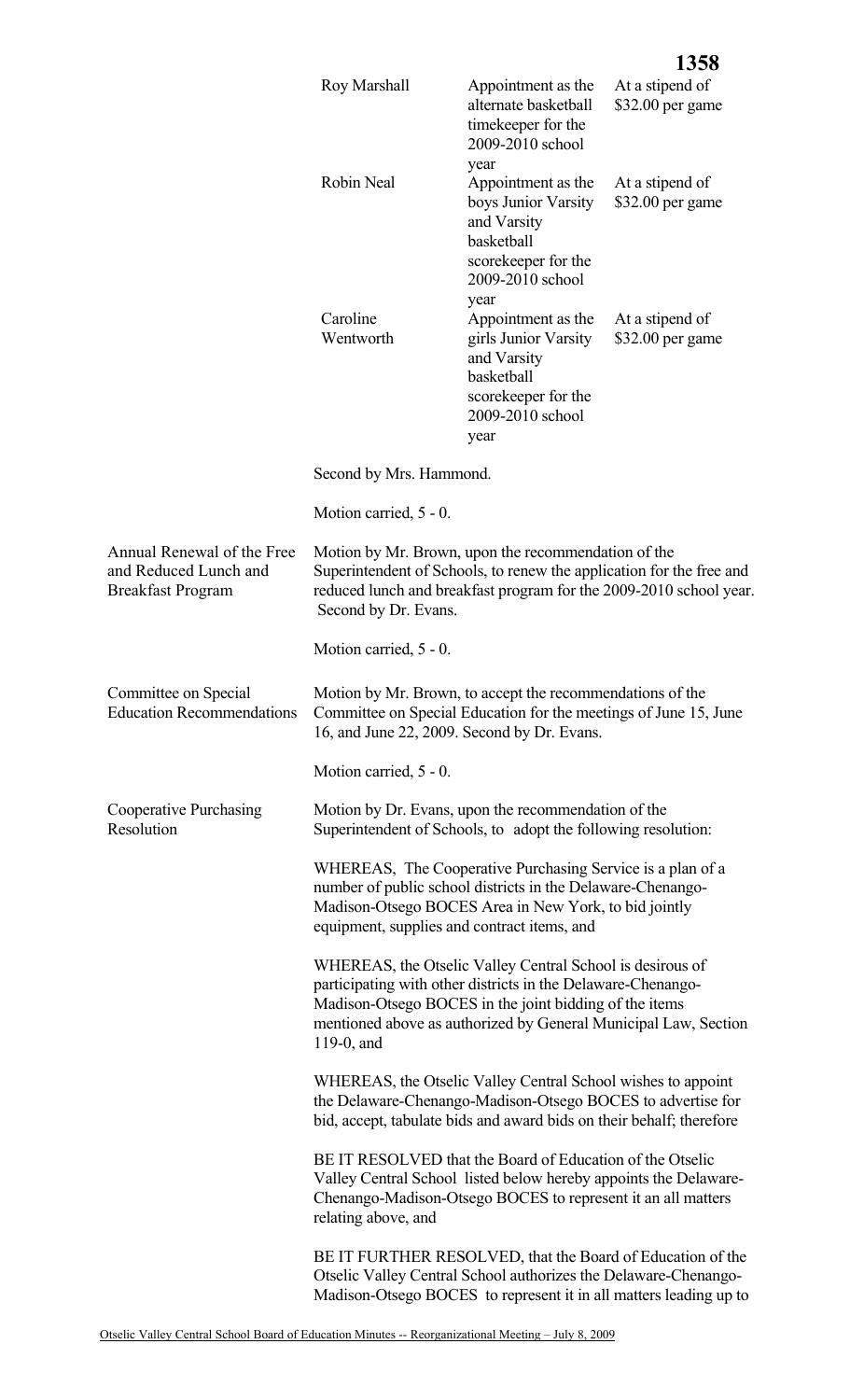the entering into a contract for the purchase of the above mentioned commodities, and

BE IT FURTHER RESOLVED, that the Board of Education of the Otselic Valley Central School agrees to (1) assume its equitable share of the costs of the cooperative bidding; (2) abide by majority decisions of the participating districts; (3) abide by the award of the BOCES Board; (4) and that after the award of the bid, it will conduct all negotiations directly with the successful bidder(s).

Second by Mr. Brown.

Motion carried, 5 - 0.

Food and Cafeteria Supplies Resolution Motion by Mrs. Fox, upon the recommendation of the Superintendent of Schools, to adopt the following resolution:

> WHEREAS, It is a plan of a number of public school districts in the Delaware-Chenango-Madison-Otsego BOCES Area in New York, to bid jointly cafeteria supplies including but not limited to food and paper items, and

WHEREAS, the Otselic Valley Central School is desirous of participating with other districts in the Delaware-Chenango-Madison-Otsego BOCES in the joint bidding of the items mentioned above as authorized by General Municipal Law, Section 119-0, and

WHEREAS, that the Board of Education of the Otselic Valley Central School wishes to appoint a committee made up of participating schools to assume the responsibility of drafting for specification, advertising for bids, accepting and opening bids, tabulating bids and awarding bids and reporting the results to the schools, therefore

BE IT RESOLVED that the Board of Education of the Otselic Valley Central School listed below hereby appoints the Delaware-Chenango-Madison-Otsego BOCES to represent it an all matters relating above, and

BE IT FURTHER RESOLVED, that the Board of Education of the Otselic Valley Central School authorizes the Delaware-Chenango-Madison-Otsego BOCES to represent it in all matters leading up to the entering into a contract for the purchase of the above mentioned commodities, and

BE IT FURTHER RESOLVED, that the Board of Education of the Otselic Valley Central School agrees to (1) assume its equitable share of the costs of the cooperative bidding; (2) abide by majority decisions of the participating districts; (3) abide by the award of the BOCES Board; (4) and that after the award of the bid, it will conduct all negotiations directly with the successful bidder(s).

Second by Mrs. Hammond. Motion carried,  $5 - 0$ . Generic Resolution Motion by Mr. Brown, upon the recommendation of the Superintendent of Schools, to adopt the following resolution:

> WHEREAS, It is a plan of a number of public school districts in the Delaware-Chenango-Madison-Otsego BOCES Area in New York, to bid jointly equipment, supplies and contract items, and

WHEREAS, the Otselic Valley Central School is desirous of participating with other districts in the Delaware-Chenango-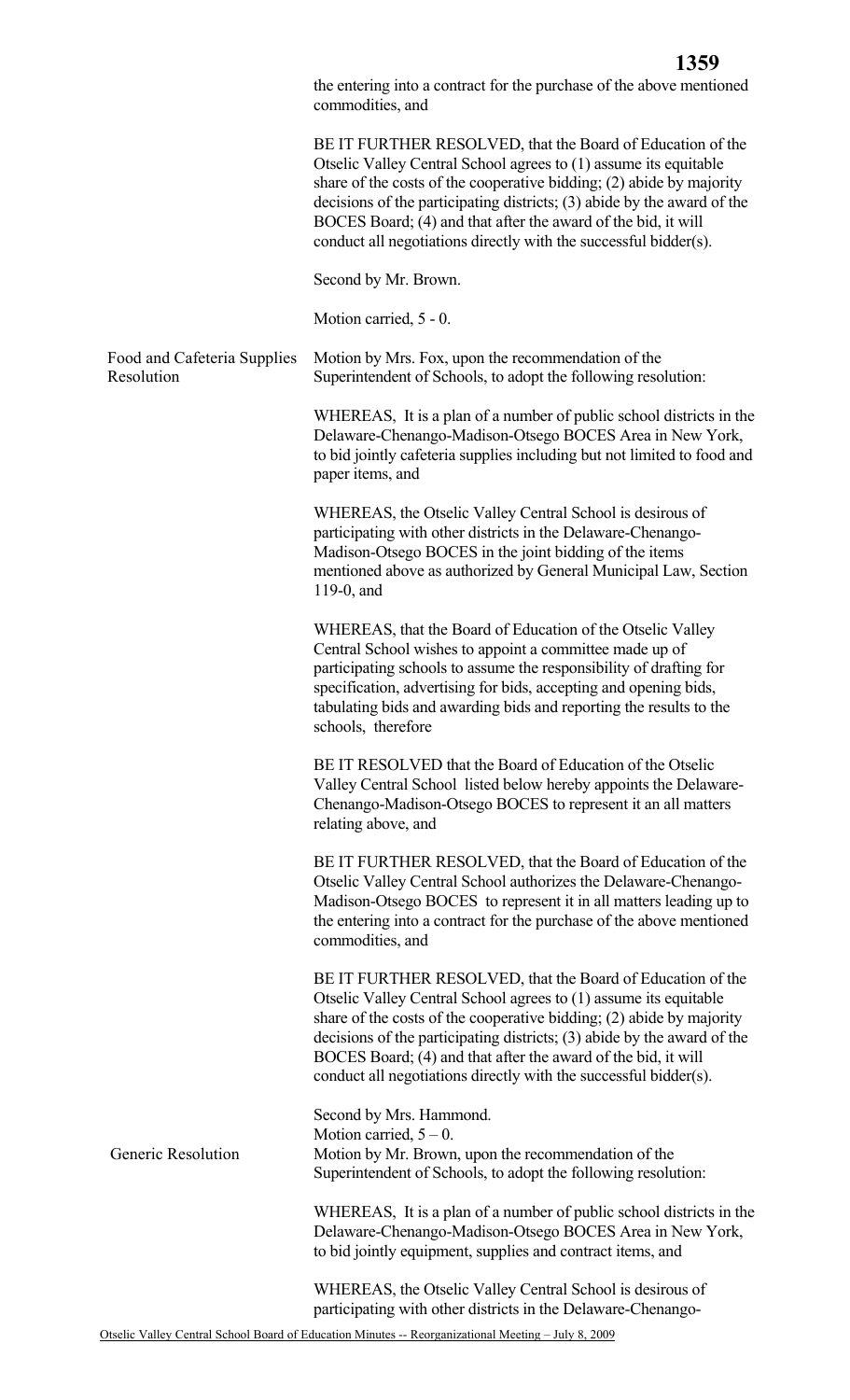|                                                           | TUVA                                                                                                                                                                                                                                                                                                                                                                                                                                                     |
|-----------------------------------------------------------|----------------------------------------------------------------------------------------------------------------------------------------------------------------------------------------------------------------------------------------------------------------------------------------------------------------------------------------------------------------------------------------------------------------------------------------------------------|
|                                                           | Madison-Otsego BOCES in the joint bidding of the items<br>mentioned above as authorized by General Municipal Law, Section<br>$119-0$ , and                                                                                                                                                                                                                                                                                                               |
|                                                           | WHEREAS, that the Board of Education of the Otselic Valley<br>Central School wishes to appoint a committee made up of<br>participating schools to assume the responsibility of drafting for<br>specification, advertising for bids, accepting and opening bids,<br>tabulating bids and awarding bids and reporting the results to the<br>schools, therefore                                                                                              |
|                                                           | BE IT RESOLVED that the Board of Education of the Otselic<br>Valley Central School listed below hereby appoints the Delaware-<br>Chenango-Madison-Otsego BOCES to represent it an all matters<br>relating above, and                                                                                                                                                                                                                                     |
|                                                           | BE IT FURTHER RESOLVED, that the Board of Education of the<br>Otselic Valley Central School authorizes the Delaware-Chenango-<br>Madison-Otsego BOCES to represent it in all matters leading up to<br>the entering into a contract for the purchase of the above mentioned<br>commodities, and                                                                                                                                                           |
|                                                           | BE IT FURTHER RESOLVED, that the Board of Education of the<br>Otselic Valley Central School agrees to (1) assume its equitable<br>share of the costs of the cooperative bidding; (2) abide by majority<br>decisions of the participating districts; (3) abide by the award of the<br>BOCES Board; (4) and that after the award of the bid, it will<br>conduct all negotiations directly with the successful bidder(s).                                   |
|                                                           | Second by Dr. Evans.                                                                                                                                                                                                                                                                                                                                                                                                                                     |
|                                                           | Motion carried, 5 - 0.                                                                                                                                                                                                                                                                                                                                                                                                                                   |
| Career and Technical<br><b>Education Advisory Council</b> | Motion by Dr. Evans, upon the recommendation of the<br>Superintendent of Schools, to authorize the Career and Technical<br>Education Advisory Council to act as the advisory council for the<br>District. Second by Mrs. Fox.                                                                                                                                                                                                                            |
|                                                           | Motion carried, $5 - 0$ .                                                                                                                                                                                                                                                                                                                                                                                                                                |
| Non Resident Tuition Rate                                 | Motion by Mrs. Fox, upon the recommendation of the<br>Superintendent of Schools, to set the rate of \$1,500.00 per year as<br>the tuition rate for non resident students for the 2009-2010 school<br>year. The tuition rate for previous non resident students will be<br>\$150.00. The reciprocation rate for the general population of<br>students placed in the District by the courts or social services will be<br>\$3,400.00. Second by Dr. Evans. |
|                                                           | Motion carried, 5 - 0.                                                                                                                                                                                                                                                                                                                                                                                                                                   |
|                                                           | Motion by Mrs. Fox, upon the recommendation of the<br>Superintendent of Schools, to set the rate of \$18,000.00 for non<br>resident students who receive special education services and are<br>placed in the District by the courts or social services. Second by Dr.<br>Evans.                                                                                                                                                                          |
|                                                           | Motion carried, 5 - 0.                                                                                                                                                                                                                                                                                                                                                                                                                                   |
| <b>Transfer of Funds</b>                                  | Motion by Mrs. Hammond, upon the recommendation of the<br>Superintendent of Schools, to adopt the following resolution:                                                                                                                                                                                                                                                                                                                                  |
|                                                           | RESOLVED, that the Board of Education of the Georgetown –<br>South Otselic Central School District does hereby authorize the<br>transfer of \$250,278.00 non- appropriated fund balance as of                                                                                                                                                                                                                                                            |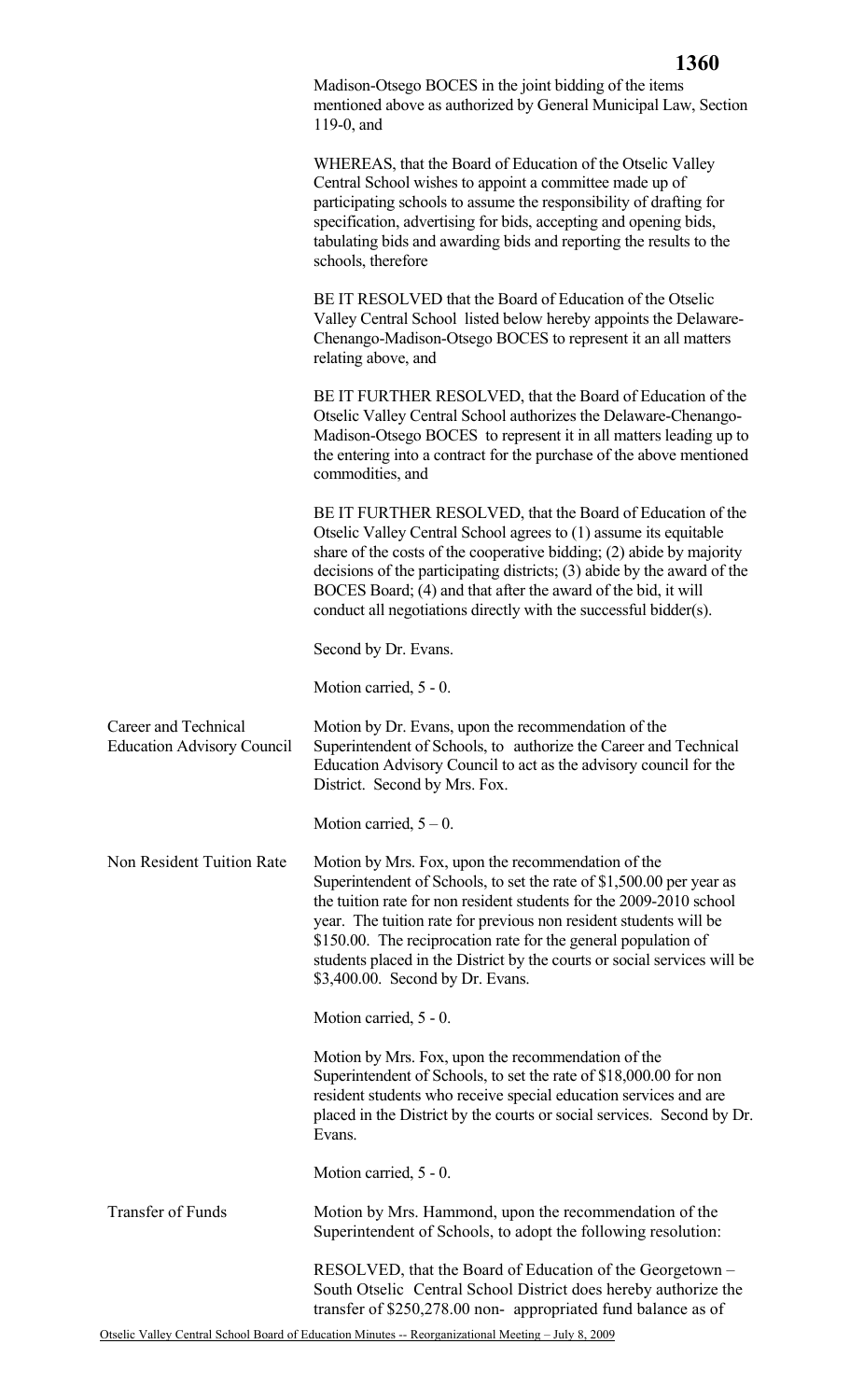|                                                        | June 30, 2009 to the District's Capital Reserve Fund established<br>by the qualified voter's of the District on May 20, 2008.                                                                                                                               |                                                                                                                                                                                                                                                                                                                |                        |
|--------------------------------------------------------|-------------------------------------------------------------------------------------------------------------------------------------------------------------------------------------------------------------------------------------------------------------|----------------------------------------------------------------------------------------------------------------------------------------------------------------------------------------------------------------------------------------------------------------------------------------------------------------|------------------------|
|                                                        | Second by Dr. Evans.                                                                                                                                                                                                                                        |                                                                                                                                                                                                                                                                                                                |                        |
|                                                        | Motion carried, 5 - 0.                                                                                                                                                                                                                                      |                                                                                                                                                                                                                                                                                                                |                        |
|                                                        | Motion by Mr. Cruikshank upon the recommendation of the<br>Superintendent of Schools, to adopt the following resolution:                                                                                                                                    |                                                                                                                                                                                                                                                                                                                |                        |
|                                                        |                                                                                                                                                                                                                                                             | RESOLVED, that the Board of Education of the Georgetown –<br>South Otselic Central School District does hereby authorize the<br>transfer of \$50,000.00 non-appropriated fund balance as of June<br>30, 2009 to the Liability Reserve Fund for the Delaware-<br>Chenango-Madison-Otsego BOCES Capital Project. |                        |
|                                                        | Second by Mrs. Hammond.                                                                                                                                                                                                                                     |                                                                                                                                                                                                                                                                                                                |                        |
|                                                        | Motion carried, 5 - 0.                                                                                                                                                                                                                                      |                                                                                                                                                                                                                                                                                                                |                        |
| <b>Building Conditions Survey</b><br>$(FY'09/10 - #5)$ | Motion by Mr. Brown, upon the recommendation of the<br>Superintendent of Schools, to approve the contract with BCK to<br>conduct the building conditions survey which must be completed<br>every five years, at a cost of \$16,356.00. Second by Dr. Evans. |                                                                                                                                                                                                                                                                                                                |                        |
|                                                        | Motion carried, 5 - 0.                                                                                                                                                                                                                                      |                                                                                                                                                                                                                                                                                                                |                        |
| Declaration of Surplus<br>Items                        | Motion by Mrs. Fox, upon the recommendation of the<br>Superintendent of Schools, to declare the items listed as surplus and<br>to discard of them as appropriate. Second by Dr. Evans.                                                                      |                                                                                                                                                                                                                                                                                                                |                        |
|                                                        | Motion carried, 5 - 0.                                                                                                                                                                                                                                      |                                                                                                                                                                                                                                                                                                                |                        |
| <b>PUBLIC COMMENT</b>                                  | Mrs. Porter inquired about the capital reserve fund and the<br>٠<br>liability reserve fund.                                                                                                                                                                 |                                                                                                                                                                                                                                                                                                                |                        |
| <b>Executive Session</b>                               | Motion by Dr. Evans to enter executive session at 9:54 PM for the<br>purpose of personnel, second by Mrs. Fox.                                                                                                                                              |                                                                                                                                                                                                                                                                                                                |                        |
|                                                        | Motion carried, 5 - 0.                                                                                                                                                                                                                                      |                                                                                                                                                                                                                                                                                                                |                        |
|                                                        | Mr. Poreda was asked to join the Board.                                                                                                                                                                                                                     |                                                                                                                                                                                                                                                                                                                |                        |
| Open Session                                           | Motion by Mrs. Fox to resume open session at 10:44 PM, second by<br>Dr. Evans.                                                                                                                                                                              |                                                                                                                                                                                                                                                                                                                |                        |
|                                                        | Motion carried, 5 - 0.                                                                                                                                                                                                                                      |                                                                                                                                                                                                                                                                                                                |                        |
| Personnel<br>Recommendations                           | Motion by Mrs. Fox, upon the recommendation of the<br>Superintendent of Schools, to approve the following personnel<br>recommendations:                                                                                                                     |                                                                                                                                                                                                                                                                                                                |                        |
|                                                        | James Hegedus                                                                                                                                                                                                                                               | Conditional<br>appointment pending<br>clearance from the<br><b>State Education</b><br>Department as a<br>custodial worker, at a                                                                                                                                                                                | Effective July 6, 2009 |
|                                                        | Edward M. Shuman                                                                                                                                                                                                                                            | hourly rate of \$8.80<br>night rate<br>Conditional<br>appointment pending<br>clearance from the<br><b>State Education</b>                                                                                                                                                                                      | Effective July 6, 2009 |